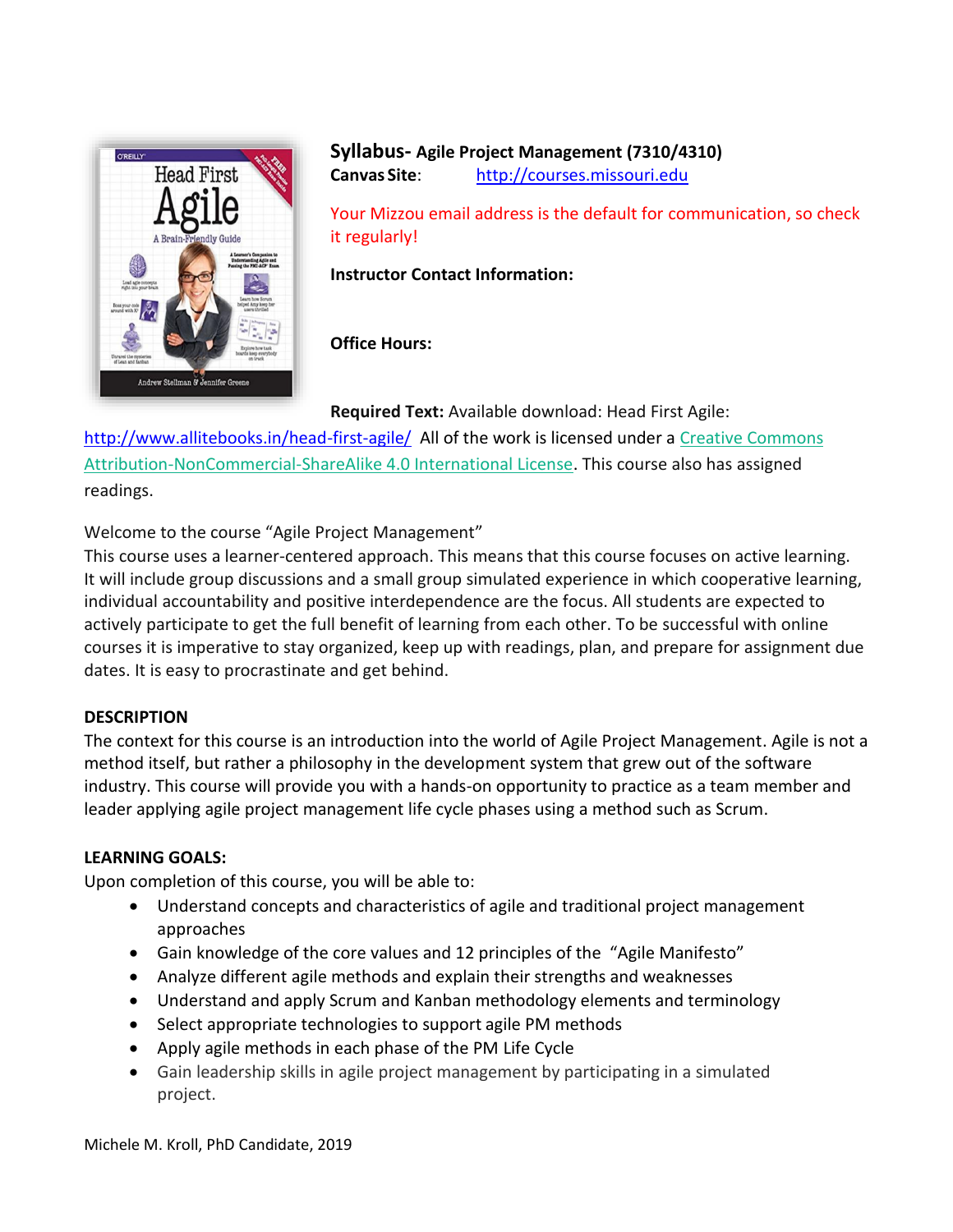# **COURSE ORGANIZATION**

*ANNOUNCEMENTS* **–** Important information, updates and reminders from me throughout the semester. To receive an email notification that an announcement has been posted, check your Notifications settings. These are located in your "Account" area in the main Canvas menu on the left.

*SYLLABUS* –This is where the **syllabus** is uploaded.

*COURSE SCHEDULE* -The **course schedule** is an overview document that lists dates for Learning Units, readings, assignments, and discussion boards. I've also included the **DB Rubric Page**  here, with detailed descriptions of graded discussion board topics that are to be submitted and scoring rubrics. These are located in the Modules tab.

*MODULES –* Contain:

- **Learning Units**  Each Learning Unit has a document with information about the unit's readings, websites to explore, and instructor commentary. Begin each unit by reading the Learning Unit document and checking the Course Schedule for assignments and discussion board listings and due dates.
- Links to Discussion Forums
- Links to Assignments
- The **Simulation Project folder** has directions and scoring criteria for the Small Group Sim Project, along with Team Participation Survey, Project Assessment, Team Contract example, Sim Instructions, and Ravetree tutorials.

*DISCUSSIONS* -- Discussion forums for questions/thoughts you may have about the course's concepts and specific assignments. Some of your work will be submitted here as well.

*GRADES* – Check your progress.

*PEOPLE* **–** Class roster and the place to access any groups you are in.

*ASSIGNMENTS* – Where most assignments are submitted.

*FILES* **–** A repository for course files.

### **GRADING SCALE**

The final course grade will be assigned using the scale below. There is no plus/minus grading.

| Point Percentage | Letter Grade |  |  |
|------------------|--------------|--|--|
| $92 - 100\%$     |              |  |  |
| $80 - 91%$       | R            |  |  |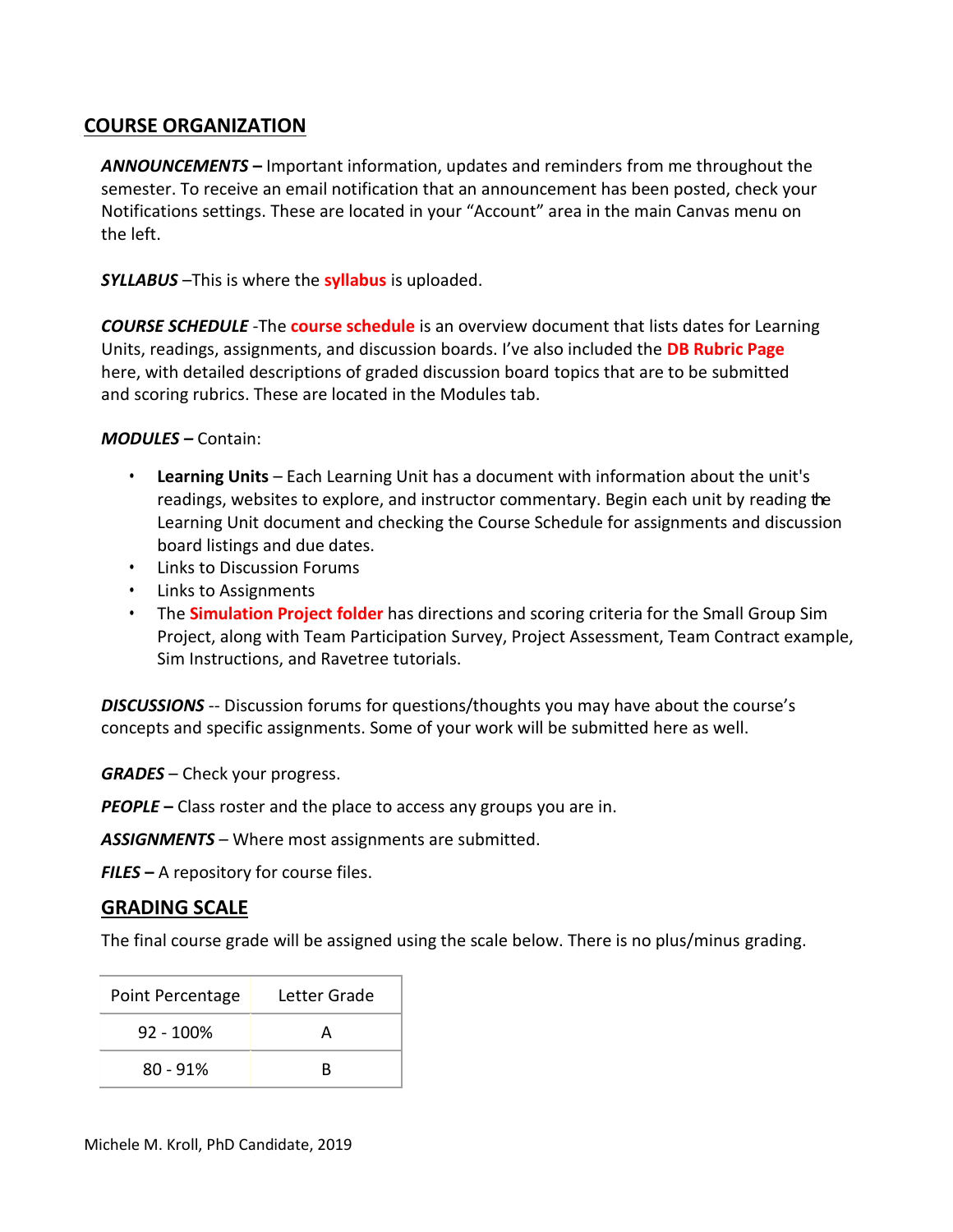|                                    | 70 - 79%                   |  | C          |           |  |  |
|------------------------------------|----------------------------|--|------------|-----------|--|--|
|                                    | < 70%                      |  | F          |           |  |  |
|                                    | <b>Discussion Board:</b>   |  |            |           |  |  |
|                                    | Week 1:                    |  |            |           |  |  |
| Introduction (Voice Thread)        |                            |  |            | 5 points  |  |  |
| Question 1                         |                            |  |            | 5 points  |  |  |
|                                    | Week 2:                    |  |            |           |  |  |
| <b>Group Discussion Question 2</b> |                            |  |            | 5 points  |  |  |
|                                    | Week 3:                    |  |            |           |  |  |
| Question 3                         |                            |  |            | 5 points  |  |  |
| Total:                             |                            |  |            | 20 points |  |  |
|                                    | <b>Week 4-8:</b>           |  |            |           |  |  |
|                                    | <b>Project Simulation:</b> |  |            |           |  |  |
| Ravetree Board Set-Up              |                            |  |            | 10        |  |  |
| Week 1: Sprint                     |                            |  |            | 10        |  |  |
| Week 2: Sprint                     |                            |  |            | 10        |  |  |
| Week 3: Sprint                     |                            |  |            | 10        |  |  |
| Week 4: Sprint & Final Project     |                            |  |            | 25        |  |  |
| Project and Peer Assessment        |                            |  | 15         |           |  |  |
|                                    | Total:                     |  |            | 80 points |  |  |
| <b>Total Course Points:</b>        |                            |  | 100 points |           |  |  |

# **COURSE POLICIES**

*Incompletes* Incompletes in this course will be given if, and only if:

- The completed portion of the student's work in the course is of passing quality and
- There is such evidence of hardship as to make it unjust to hold the student tothe limits previously fixed for the completion of his/her work.

If you meet the above criteria and you wish to request an Incomplete for this course, you must immediately send an email to your instructor. In some cases, an Incomplete will result in an automatic drop in a letter grade. Requests for Incompletes must be provided two weeks prior to the last day of coursework.

For more information on Incompletes, please visit [http://registrar.missouri.edu/.](http://registrar.missouri.edu/)

*Back-up Responsibilities for Digitally-Submitted Assignments*

Michele M. Kroll, PhD Candidate, 2019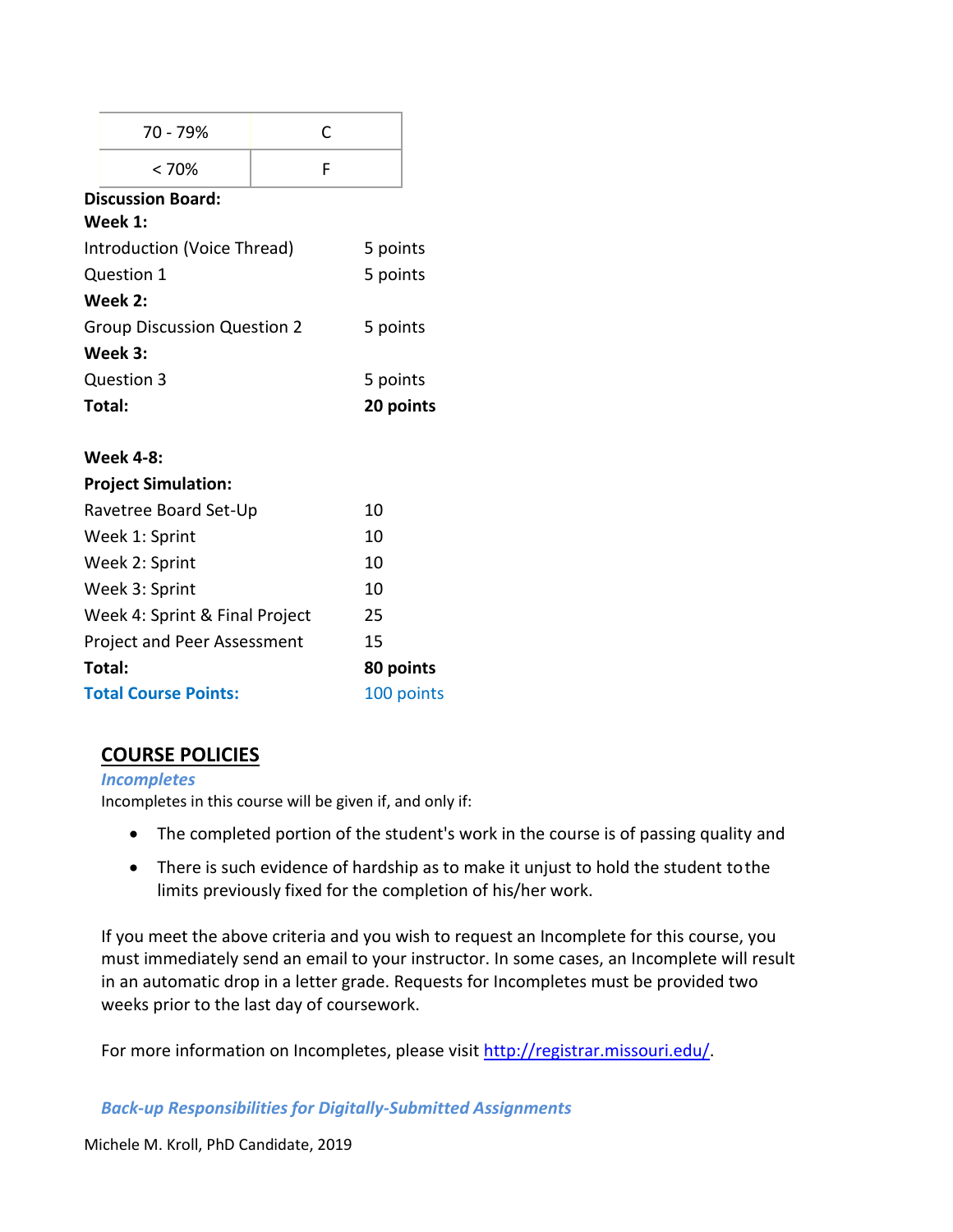Students are responsible for keeping a back-up copy of all submitted work, including written assignments and technology products.

#### Course Withdrawal

Withdrawals will adhere to university policies regarding dates and grades. If a request for a withdrawal is submitted after the university due date, a student will only receive a W for a "passing" status in the course. Otherwise, an F will be reported.

For more information on Withdrawals, please visit [http://registrar.missouri.edu/.](http://registrar.missouri.edu/)

## *Due Dates/ Late Work*

- All assignments are due by 11:59 p.m. Central Standard Time on the designated dates.
- Assigned work must be completed by the due date. Late work may result in a 25% grade reduction and assignments more than 3 days late may not be accepted.
- If you have circumstances that affect your ability to complete assignments, please contact me at least 2 days in advance of the due date.

### *Fair Effort and Contribution to the Sim Project*

- In cases where it is documented that a group member fails to make significant contributions to the final project, that group member may receive no credit for the group project.
- To determine whether a member's contributions are satisfactory, the instructor may gather input from other group members as well as check the timeline of contributions made to the group's development site (e.g., GoogleDocs, Trello, group e- mail history).

### *Feedback and Grading of Sim Projects*

I will be setting up a zoom team conference midway through the Sim to check on project progress and will respond to questions and provide feedback to your team. However, time does not allow projects to be submitted early for review, feedback, and changes. You should work within your group and use the Project Self-Assessment rubric to guide the quality and completion of your work. It is also recommended that you ask another team to provide feedback on your project.

### Class Netiquette

Your instructor and fellow students wish to foster a safe on-line learning environment. All opinions and experiences, no matter how different or controversial they may be perceived, must be respected in the tolerant spirit of academic discourse. You are encouraged to comment, question, or critique an *idea* but you are not to attack an *individual*.

Our differences can add richness to this learning experience. Please consider that sarcasm and humor can be misconstrued in online interactions and generate unintended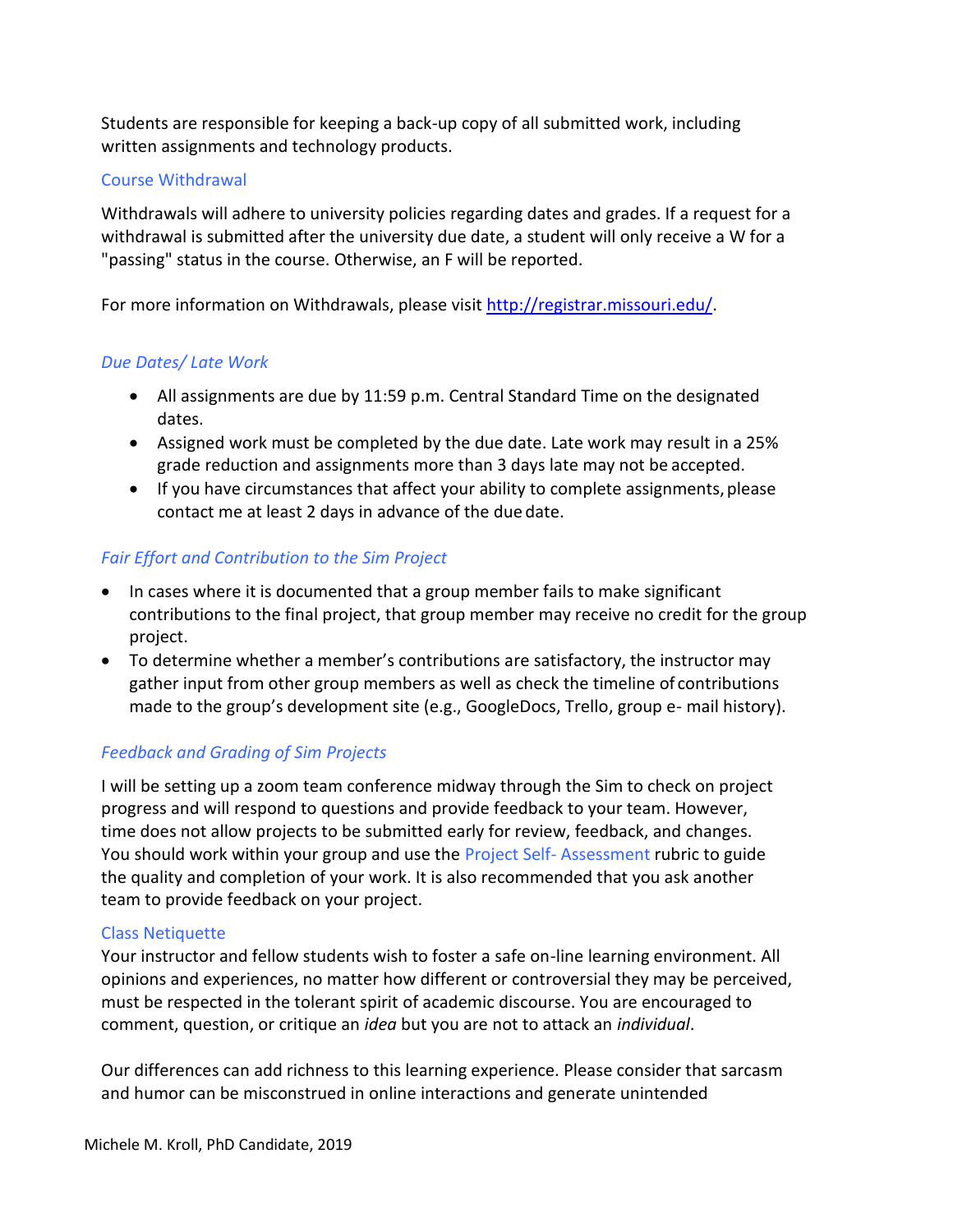disruptions. Working as a community of learners, we can build a polite and respectful course ambience.

## **STATEMENT REGARDING ACADEMIC INTEGRITY**

Academic honesty is fundamental to the activities and principles of a university. All members of the academic community must be confident that each person's work has been responsibly and honorably acquired, developed, and presented. Any effort to gain an advantage not given to all students is dishonest whether or not the effort is successful. The academic community regards academic dishonesty as an extremely serious matter, with serious consequences that range from probation to expulsion. When in doubt about plagiarism, paraphrasing, quoting, or collaboration, consult the course instructor.

### **STATEMENT REGARDING ADA**

If you need accommodations because of a disability or if you have emergency medical information to share with me, please inform me immediately. Please send an email to me at[: howlandj@missouri.edu.](mailto:howlandj@missouri.edu)

To request academic accommodations (for example, a note-taker), students must also register with the Office of Disability Services, S5 Memorial Union, 882-4696. It is the campus office responsible for reviewing documentation provided by students requesting academic accommodations, and for accommodations planning in cooperation with students and instructors, as needed and consistent with course requirements. For other MU resources for students with disabilities, click on "Disability Resources" on the MU homepage.

# **STATEMENT REGARDING INTELLECTUAL PLURALISM**

The University community welcomes intellectual diversity and respects student rights. Students who have questions or concerns regarding the atmosphere in this class (including respect for diverse opinions) may contact the Departmental Chair or Divisional Director; the Director of the [Office of Students Rights and Responsibilities](http://osrr.missouri.edu/) [\(http://osrr.missouri.edu/\); o](http://osrr.missouri.edu/)%3B)r the [MU Equity Office](http://equity.missouri.edu/) [\(ht](http://equity.missouri.edu/)[tp://equity.missouri.edu/\), o](http://equity.missouri.edu/))r by email at [equity@missouri.edu. A](mailto:equity@missouri.edu)ll students will have the opportunity to submit an anonymous evaluation of the instructor(s) at the end of the course.

# **ACADEMIC INQUIRY, COURSE DISCUSSION AND PRIVACY**

University of Missouri System Executive Order No. 38 lays out principles regarding the sanctity of classroom discussions at the university. The policy is described fully in Section 200.015 of the Collected Rules and Regulations. In this class, students may not make audio or video recordings of course activity, except students permitted to record as an accommodation under Section 240.040 of the Collected Rules. All other students who record and/or distribute audio or video recordings of class activity are subject to discipline in accordance with provisions of Section 200.020 of the Collected Rules and Regulations of the